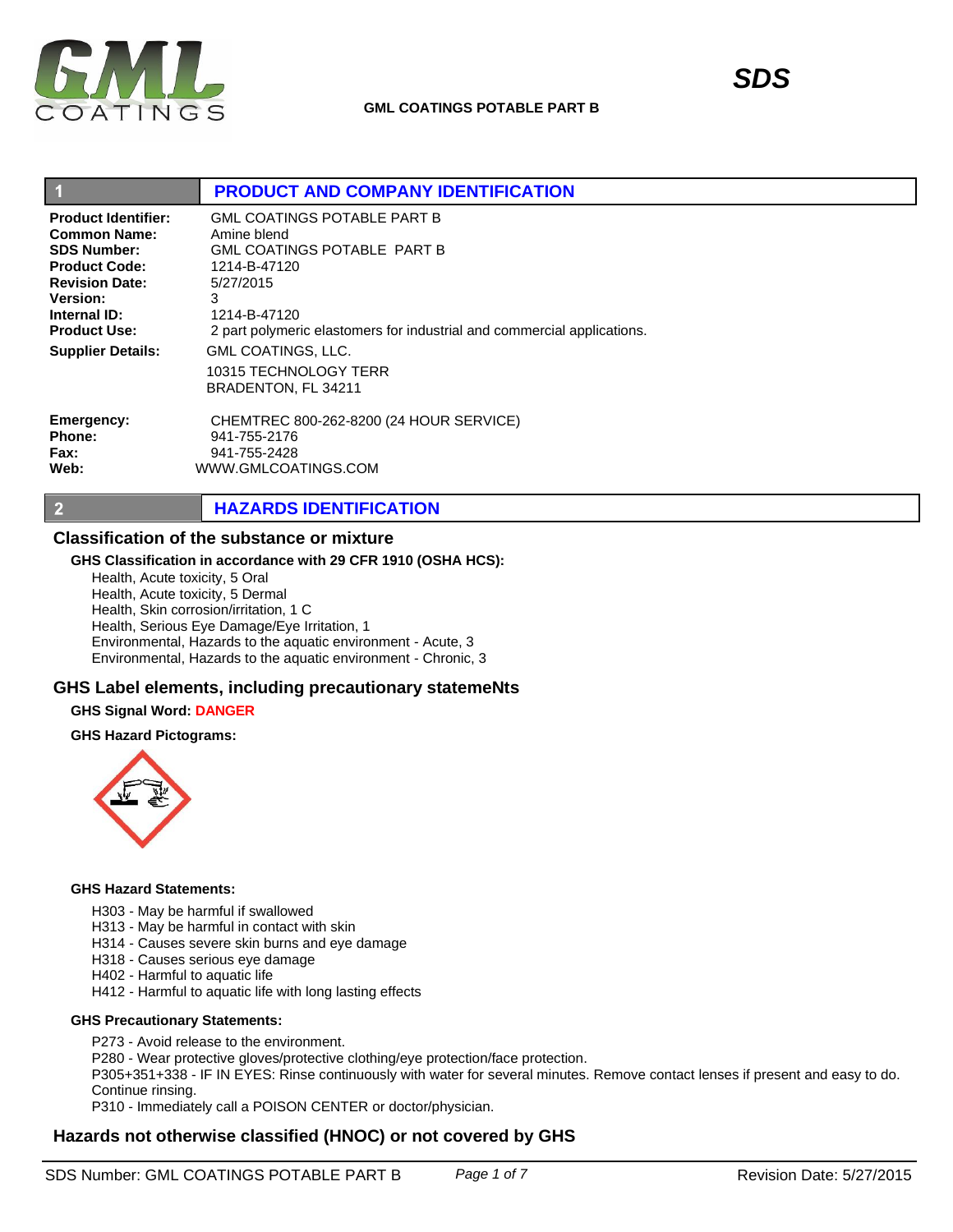

| <b>Route of Entry:</b> | Eyes; Ingestion; Inhalation; Skin;                                                                                                                                                                                                                                                                                                                                                                                                                                      |
|------------------------|-------------------------------------------------------------------------------------------------------------------------------------------------------------------------------------------------------------------------------------------------------------------------------------------------------------------------------------------------------------------------------------------------------------------------------------------------------------------------|
| <b>Target Organs:</b>  | Respiratory system; Skin; Eyes; Lungs;                                                                                                                                                                                                                                                                                                                                                                                                                                  |
| Inhalation:            | Heating, spraying, foaming, or otherwise mechanically dispersing (drumming, venting or pumping) operations<br>of this blend may generate more vapor or aerosol concentrations of its components. Amines can produce<br>severe respiratory tract irritation. This will be experienced as a discomfort in the nose, throat and chest, with<br>nasal discharge, cough, headache and difficulty with breathing. Prolonged or repeated contact may result in<br>lung damage. |
| <b>Skin Contact:</b>   | Prolonged contact may lead to burning associated with severe reddening, swelling, and possible tissue<br>destruction.                                                                                                                                                                                                                                                                                                                                                   |
| <b>Eve Contact:</b>    | Will cause irritation on contact. Symptoms from amine exposure include watering or discomfort of the eyes<br>with marked excess redness and swelling. Severe exposure could produce chemical burns of the cornea.                                                                                                                                                                                                                                                       |

## **COMPOSITION/INFORMATION ON INGREDIENTS**

# **Ingredients:**

 $\overline{\mathbf{3}}$ 

| $\text{Cas}\#$  | %         | Chemical Name                                                                    |
|-----------------|-----------|----------------------------------------------------------------------------------|
|                 |           | $9046 - 10 - 0$ <75% Poly[oxy(methyl-1,2-ethanediyl)],                           |
|                 |           | $a$ ]pha.-(2-aminomethylethyl)-.omega.-(2-aminomethylethoxy)-                    |
|                 |           | $64852 - 22 - 8$ <20% Poly[oxy(methyl-1,2-ethanediyl)],                          |
|                 |           | .alpha.,.alpha.',.alpha.''-1,2,3-propanetriyltris[.omega.-(2-aminomethylethoxy)- |
| 2095-02-5       | ${<}20\%$ | 1,3-Benzenediamine, 2,4-diethyl-6-methyl-                                        |
| $2095 - 01 - 4$ | <5%       | 1,3-Benzenediamine, 4,6-diethyl-2-methyl-                                        |
|                 | $<$ 10%   | Proprietary amine compounds                                                      |
|                 |           |                                                                                  |

|                      | <b>FIRST AID MEASURES</b>                                                                                                                                                                                                                                                                                                                     |
|----------------------|-----------------------------------------------------------------------------------------------------------------------------------------------------------------------------------------------------------------------------------------------------------------------------------------------------------------------------------------------|
| Inhalation:          | Remove to fresh air. If not breathing, give artificial respiration. If breathing is difficult, oxygen should be administered<br>by qualified personnel. Call a physician or transport to a medical facility immediately.                                                                                                                      |
| <b>Skin Contact:</b> | Remove contaminated clothing immediately. Wash with large quantities of soap and water. For severe exposure, get<br>under safety shower after removing clothing, then get medical attention. Wash clothing before reuse. Seek medical<br>attention if redness, burning or an itcing sensation develops or persisits after the area is washed. |
| <b>Eye Contact:</b>  | Flush eyes with plenty of water for at least 15 minutes. Use fingers to assure that the eyelids are separated and that<br>the eye is being irrigated. Seek immediate medical attention.                                                                                                                                                       |
| Ingestion:           | Seek immediate medical attention. Immediately give two glasses of water. Do not induce vomiting unless prompted to<br>do so by a medical professional. Never give anything by mouth to an unconscious person.                                                                                                                                 |

| 15                         | <b>FIRE FIGHTING MEASURES</b>         |
|----------------------------|---------------------------------------|
| <b>Flammability:</b>       | OSHA - none; DOT - none               |
| <b>Flash Point:</b>        | $>275^\circ$ F                        |
| <b>Flash Point Method:</b> | Pensky-Martens closed cup (ASTM D-93) |
| <b>Burning Rate:</b>       | N/A                                   |
| <b>Autoignition Temp:</b>  | <b>NDA</b>                            |
| LEL:                       | N/A                                   |
| UEL:                       | N/A                                   |

Use dry chemical, foam, carbon dioxide, halogenated agents or water. Use cold water spray to cool fire-exposed containers to minimize risk of rupture. A solid stream of water directed into the hot burning liquid could cause frothing. If possible, contain fire run-off water. Protective Equipment: Positive-pressure self-contained breathing apparatus with full face-piece and full protective clothing should be worn by fire-fighters.

*SDS*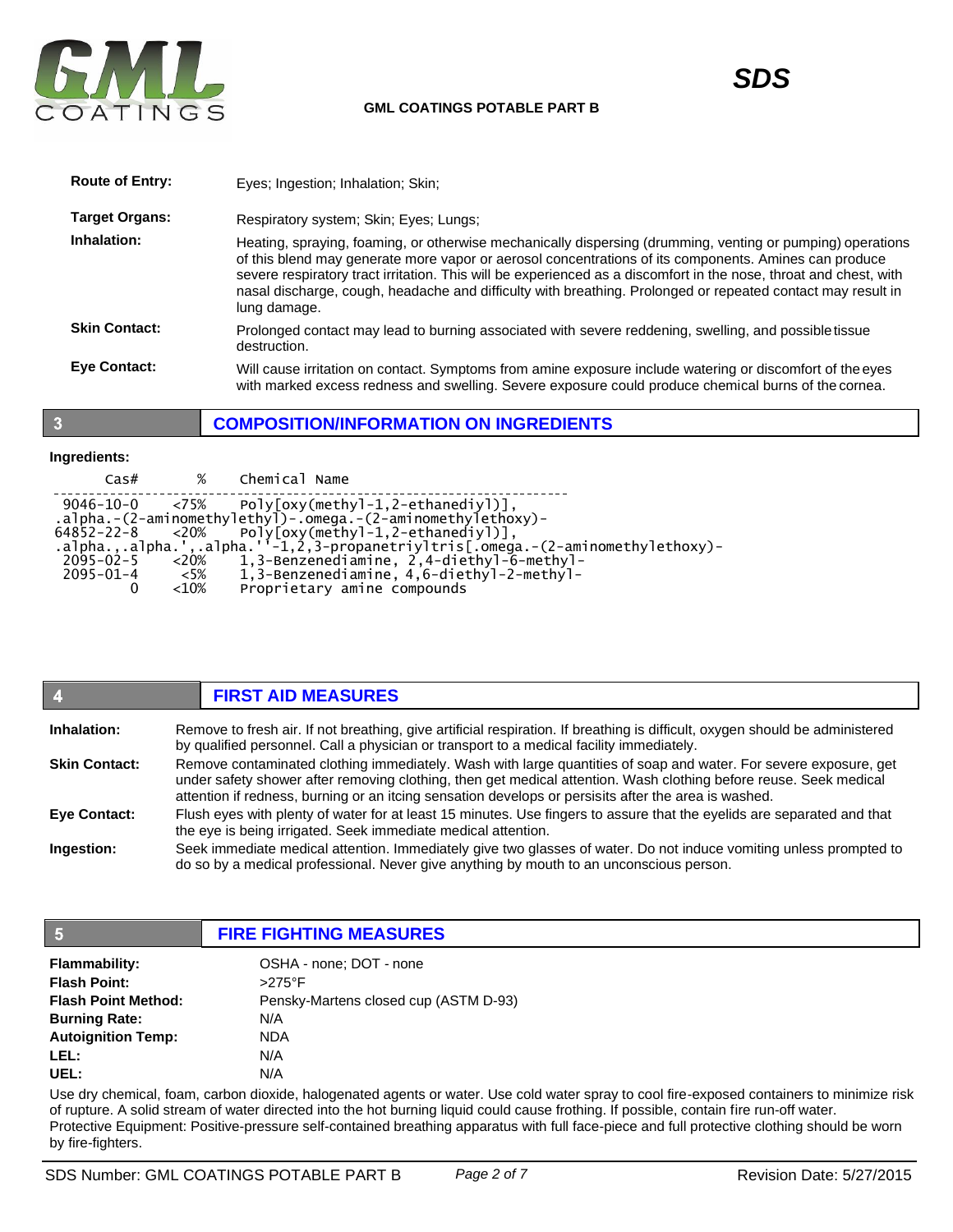

 $6\phantom{1}6$ 

# **ACCIDENTAL RELEASE MEASURES**

Spill: Evacuate area. Isolate and confine spill area. Remove all sources of ignition sources like flames, heating elements, gas engines, etc. Use non-sparking tools. Emergency clean-up personnel should select the specific respirator based on contamination levels found. Use air purifying respirator equipped with full-face organic vapor cartridge if vapors are detected, or are irritating. In areas of high concentrations, fresh air-line respirators or self-contained breathing apparatus and protective clothing should be used. Prevent spreading and contamination of surface waters and drinking supplies. Notify local health officials and other appropriate agencies if such contamination should occur.

Clean up: With adequate ventilation and appropriate full personal protective equipment, cover the area with an inert absorbent material such as clay or vermiculite and transfer to steel waste containers. Ventilate area to remove the remaining vapors

#### **Handling Precautions: Storage Requirements:** Handling: Avoid skin and eye contact. Use personal protective equipment when transferring material to or from drums, totes or other containers. If contamination with isocyanates is suspected, do not reseal containers. Do not smoke or use naked lights, open flames, space heaters, or other ignition sources near pouring, frothing or spraying operations. Special Emphasis for Spray Applications of Mixed Products Containing Isocyanates: Inspect the application area from the potential to expose other persons or for overspray to drift onto buildings, vehicles or other property. When spraying building exteriors, persons entering or exiting the building as well as those inside could be exposed to polyisocyanates due to wind conditions, open windows or air intakes. Do not begin application work until these potential problems have been corrected. Storage: When stored between 15° and 30°C (60° and 85°F) in dry area in sealed containers, typical shelf life is 6 months or more from the date of manufacture. Consult technical data sheet for shelf life requirements affecting performance quality. Opened containers must be handled properly to prevent moisture pickup. **HANDLING AND STORAGE**

| 8                                        | <b>EXPOSURE CONTROLS/PERSONAL PROTECTION</b>                                                                                                                                                                                                                                                                                                                                                                                                                                                                                                                                                                                                                                                                                                                                                                                                                                                                                                                                                                                                                                   |
|------------------------------------------|--------------------------------------------------------------------------------------------------------------------------------------------------------------------------------------------------------------------------------------------------------------------------------------------------------------------------------------------------------------------------------------------------------------------------------------------------------------------------------------------------------------------------------------------------------------------------------------------------------------------------------------------------------------------------------------------------------------------------------------------------------------------------------------------------------------------------------------------------------------------------------------------------------------------------------------------------------------------------------------------------------------------------------------------------------------------------------|
| <b>Engineering Controls:</b>             | General/local ventilation typically control vapor levels very adequately. Uses requiring heating or<br>spraying may require more ventilation or PPE.                                                                                                                                                                                                                                                                                                                                                                                                                                                                                                                                                                                                                                                                                                                                                                                                                                                                                                                           |
| <b>Personal Protective</b><br>Equipment: | HMIS PP, H   Splash Goggles, Gloves, Apron, Vapor Respirator                                                                                                                                                                                                                                                                                                                                                                                                                                                                                                                                                                                                                                                                                                                                                                                                                                                                                                                                                                                                                   |
|                                          | Personal protective equipment                                                                                                                                                                                                                                                                                                                                                                                                                                                                                                                                                                                                                                                                                                                                                                                                                                                                                                                                                                                                                                                  |
|                                          | Respiratory protection: Where risk assessment shows air-purifying respirators are appropriate use a<br>full-face respirator with multi-purpose combination (US) or type ABEK (EN 14387) respirator cartridges<br>as a backup to engineering controls. If the respirator is the sole means of protection, use a full-face<br>supplied air respirator. Use respirators and components tested and approved under appropriate<br>government standards such as NIOSH (US) or CEN (EU).                                                                                                                                                                                                                                                                                                                                                                                                                                                                                                                                                                                              |
|                                          | Hand protection: Handle with gloves. Gloves must be inspected prior to use. Use proper glove removal<br>technique (without touching gloves outer surface) to avoid skin contact with this product. Dispose of<br>contaminated gloves after use in accordance with applicable laws and good laboratory practices. Wash<br>and dry hands. Full contact Material: Nitrile rubber Minimum layer thickness: 0.11 mm Break through<br>time: 480 min Material tested:Dermatril (KCL 740 / Aldrich Z677272, Size M) Splash contact data<br>source: KCL GmbH, D-36124 Eichenzell, phone +49 (0)6659 87300, e-mail sales@kcl.de, test method:<br>EN374 If used in solution, or mixed with other substances, and under conditions which differ from EN<br>374, contact the supplier of the CE approved gloves. This recommendation is advisory only and must be<br>evaluated by an industrial hygienist and safety officer familiar with the specific situation of anticipated<br>use by our customers. It should not be construed as offering an approval for any specific use scenario. |
|                                          | Eye protection: Tightly fitting safety goggles. Faceshield (8-inch minimum). Use equipment for eye                                                                                                                                                                                                                                                                                                                                                                                                                                                                                                                                                                                                                                                                                                                                                                                                                                                                                                                                                                             |

protection tested and approved under appropriate government standards such as NIOSH (US) or EN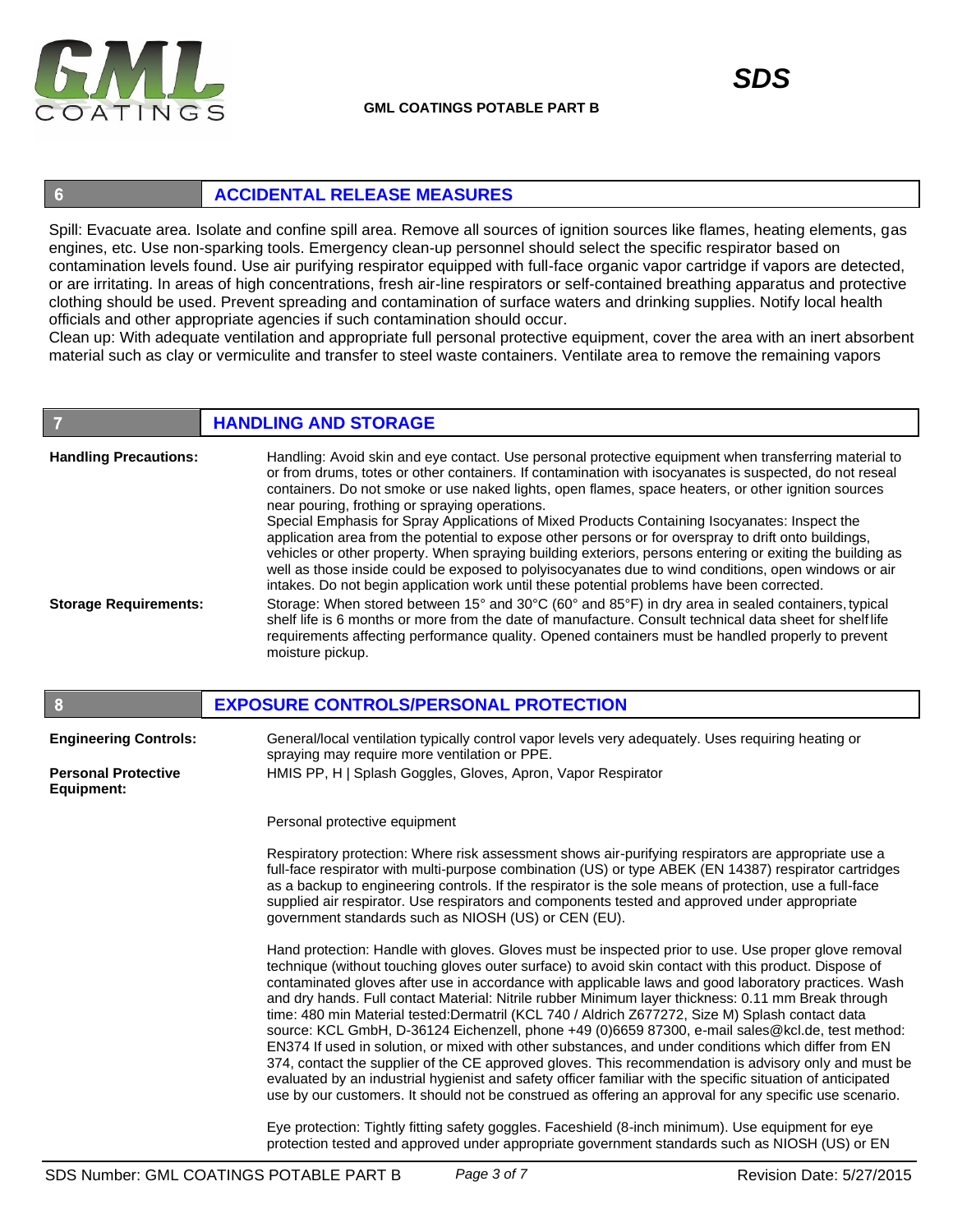

#### 166(EU).

Skin and body protection: Complete suit protecting against chemicals, The type of protective equipment must be selected according to the concentration and amount of the dangerous substance at the specific workplace.

Hygiene measures: Handle in accordance with good industrial hygiene and safety practice. Wash hands before breaks and at the end of workday.

Poly[oxy(methyl-1,2-ethanediyl)], .alpha.-(2-aminomethylethyl)-.omega.-(2-aminomethylethoxy)- (9046-10-0) : no data available

## **PHYSICAL AND CHEMICAL PROPERTIES**

Appearance: Pigmented liquid. **Physical State: Odor Threshold: Spec Grav./Density: Viscosity: Boiling Point: Flammability: Partition Coefficient: Vapor Pressure: pH: Evap. Rate: Decomp Temp:**

 $\overline{9}$ 

Liquid No data available 1.02 @ 77°F No data available >500°F None No data available 0.9 mmHg @ 68°F No data available  $<$ 1 No data available

**Odor: Molecular Formula: Solubility: Percent Volatile: Freezing/Melting Pt.: Flash Point: Vapor Density: Bulk Density: Auto-Ignition Temp: UFL/LFL:**

ammonia-like N/A Not soluble in water.  $\Omega$ Not determined >275°F >1 8.8 lbs/gal NDA No data available

## **10 STABILITY AND REACTIVITY**

| <b>Chemical Stability:</b>       | Product is stable under normal conditions.                                                                            |
|----------------------------------|-----------------------------------------------------------------------------------------------------------------------|
| <b>Conditions to Avoid:</b>      | High temperatures, sparks, flame and extended exposure over $110^{\circ}F(45^{\circ}C)$ .                             |
| <b>Materials to Avoid:</b>       | oxidizing materials, isocyanates and acids                                                                            |
| <b>Hazardous Decomposition:</b>  | With high heat or fire: toxic levels of ammonia, oxides of nitrogen and some ketones or aldehydes may<br>be produced. |
| <b>Hazardous Polymerization:</b> | Will not occur.                                                                                                       |

## **11 TOXICOLOGICAL INFORMATION**

Poly[oxy(methyl-1,2-ethanediyl)], .alpha.-(2-aminomethylethyl)-.omega.-(2-aminomethylethoxy)- (9046-10-0)

Information on toxicological effects

Acute toxicity: Oral LD50 LD50 Oral - rat - 2,885.3 mg/kg Inhalation LC50 LC50 Inhalation - rat - 8 h - > 0.74mg/l Dermal LD50 LD50 Dermal - rabbit - 2,980 mg/kg Other information on acute toxicity no data available Skin corrosion/irritatio Skin - rabbit - Corrosive, category 1C - where responses occur after exposures between 1 hour and 4 hours an observations up to 14 days. - OECD Test Guideline 40 Serious eye damage/eye irritatio Eyes - rabbit - Corrosive to eyes - OECD Test Guideline 40 Respiratory or skin sensitisation Germ cell mutagenicit Animal testing did not show any mutagenic effect Genotoxicity in vitro - Not mutagenic in Ames Test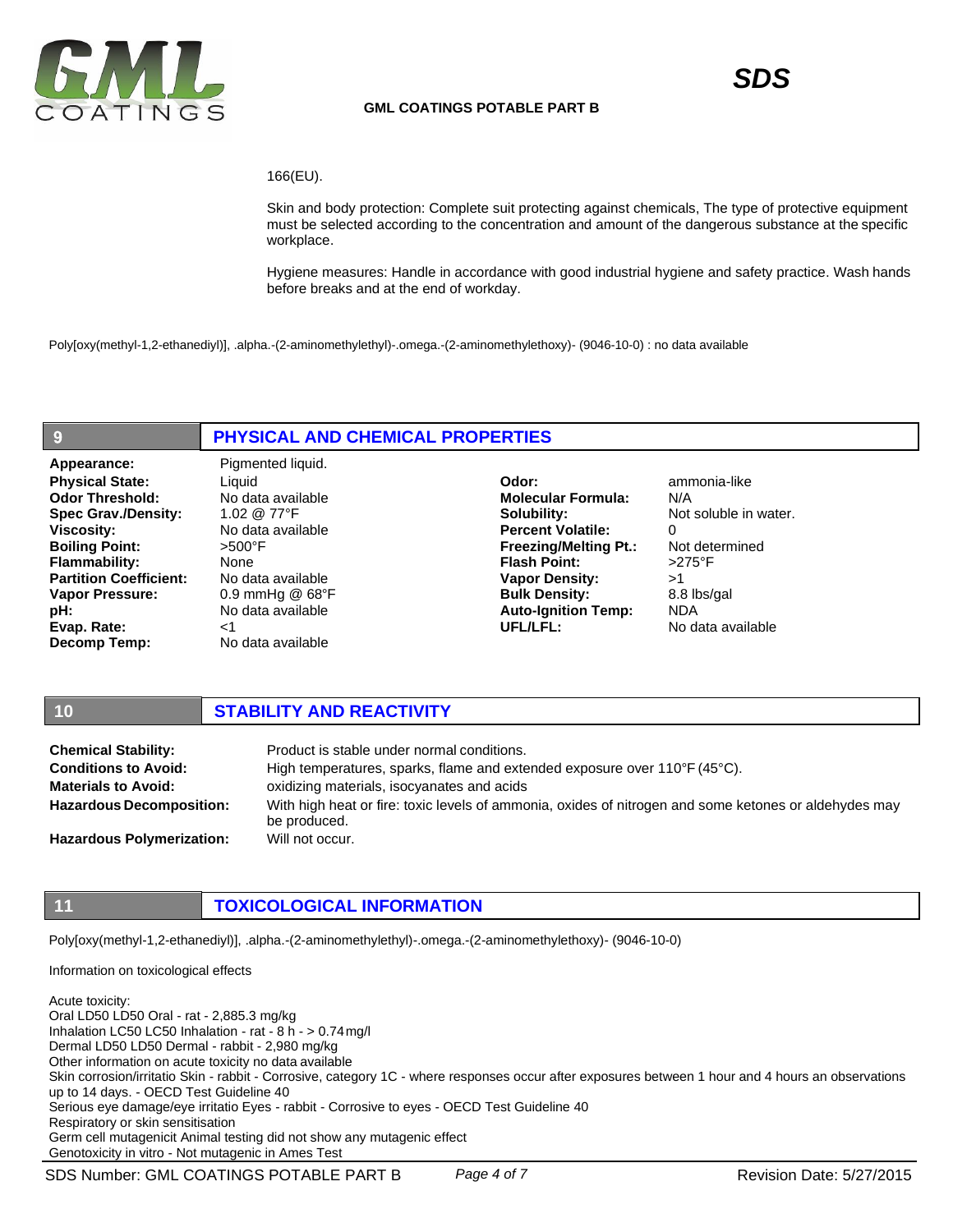

**Carcinogenicity** 

IARC: No component of this product present at levels greater than or equal to 0.1% is identified a probable, possible or confirmed human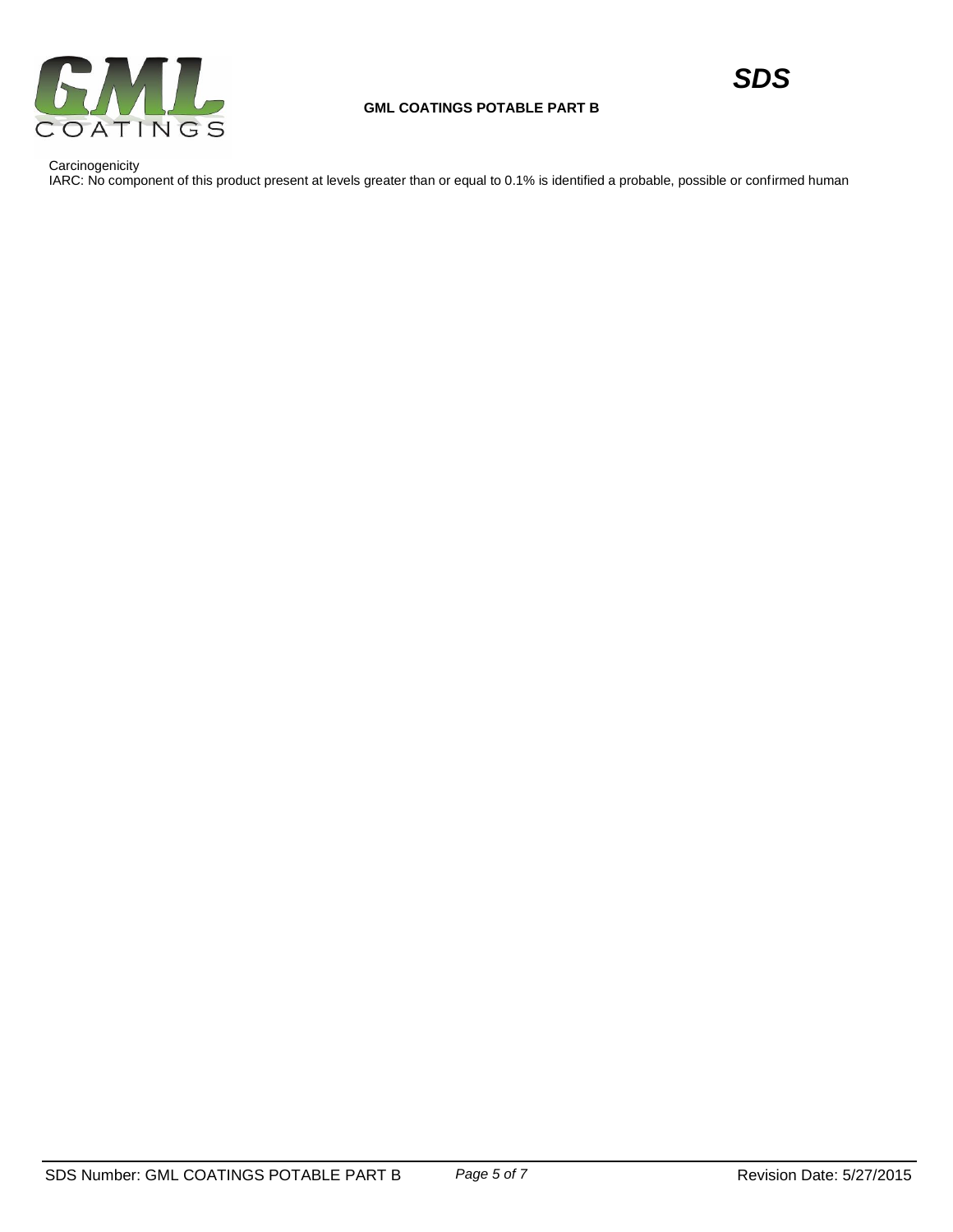

#### carcinogen by IARC.

ACGIH: No component of this product present at levels greater than or equal to 0.1% is identified as carcinogen or potential carcinogen by ACGIH. NTP: No component of this product present at levels greater than or equal to 0.1% is identified as known or anticipated carcinogen by NTP. OSHA: No component of this product present at levels greater than or equal to 0.1% is identified as carcinogen or potential carcinogen by OSHA. Reproductive toxicity

#### **Teratogenicity**

Specific target organ toxicity - single exposure (Globally Harmonized System: no data available

Specific target organ toxicity - repeated exposure (Globally Harmonized System: no data available Aspiration hazard Potential health effect Inhalation May be harmful if inhaled. Material is extremely destructive to the tissue of the mucous membranes and upper respiratory tract. Ingestion May be harmful if swallowed. Skin May be harmful if absorbed through skin. Causes skin burns. Eyes Causes eye burns. Signs and Symptoms of Exposur Material is extremely destructive to tissue of the mucous membranes and upper respiratory tract, eyes, and skin., Cough Shortness of breath, Headache, Nausea Synergistic effect Additional Information Repeated dose toxicity - rat - Dermal - No observed adverse effect level - 250 mg/kg Repeated dose toxicity - rat - Oral - No observed adverse effect level - 239 mg/kg RTECS: Not available

# **12 ECOLOGICAL INFORMATION**

Poly[oxy(methyl-1,2-ethanediyl)], .alpha.-(2-aminomethylethyl)-.omega.-(2-aminomethylethoxy)- (9046-10-0)

Information on ecological effects

Toxicity:

Toxicity to fish semi-static test LC50 - Oncorhynchus mykiss (rainbow trout) - > 15 mg/l - 96 h. static test NOEC - Oncorhynchus mykiss (rainbow trout) - 15 mg/l - 96 h Toxicity to daphnia static test EC50 - Daphnia - 80 mg/l - 48 h. and other aquatic invertebrates Method: OECD Test Guideline 202 NOEC - Daphnia - 18 mg/l - 48 h

Persistence and degradability: Biodegradability Result: 0 % - According to the results of tests of biodegradability this product is not readily biodegradable. Method: OECD Test Guideline 301B

Bioaccumulative potential: no data available

Mobility in soil: no data available

PBT and vPvB assessment: no data available

Other adverse effects: An environmental hazard cannot be excluded in the event of unprofessional handling or disposal.

Harmful to aquatic life with long lasting effects.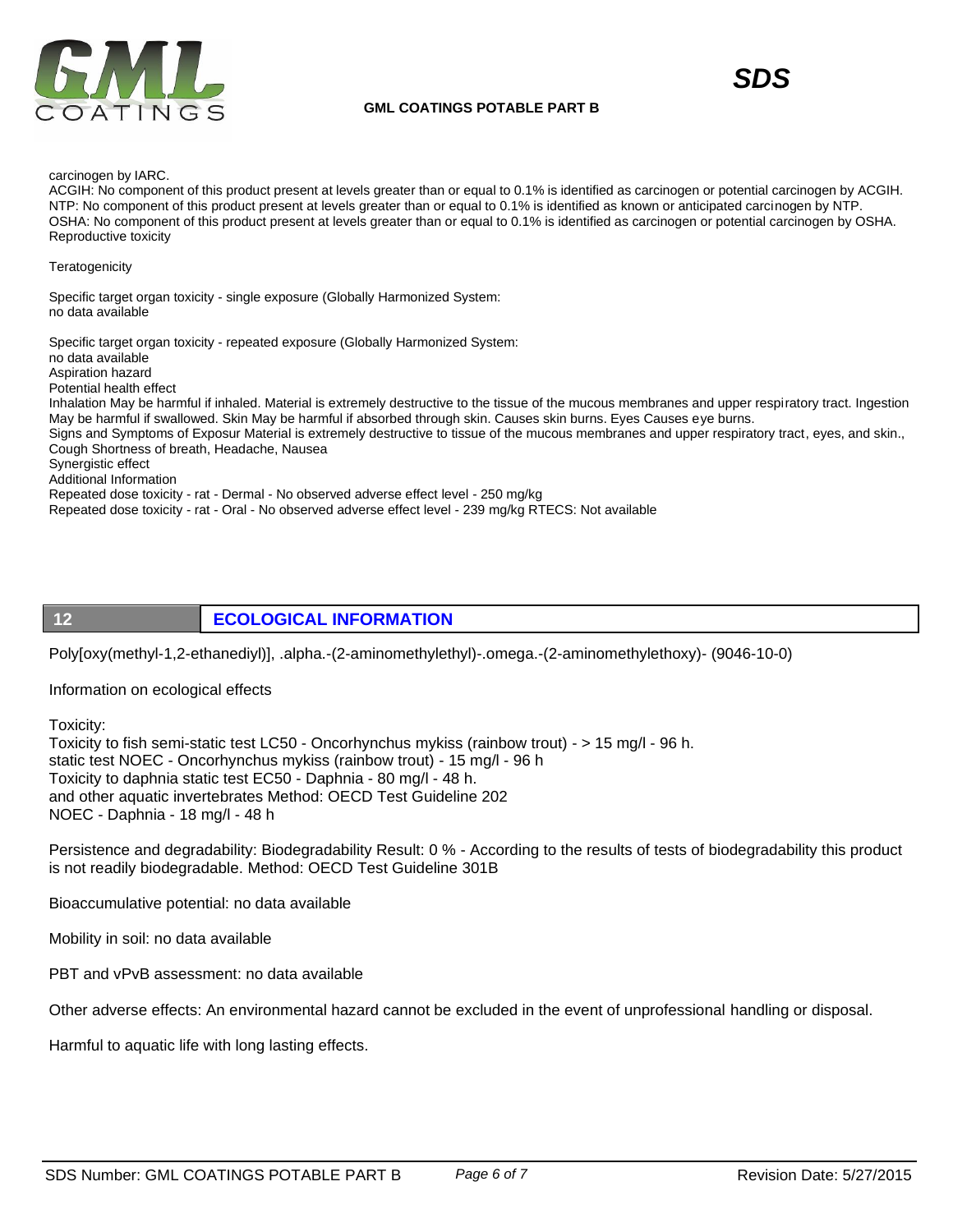

# **13 DISPOSAL CONSIDERATIONS**

Disposal: Any disposal practice must be in compliance with all federal, state and local laws and regulations. Chemical additions, processing or otherwise altering this material may make the waste management information presented in this MSDS incomplete, inaccurate or otherwise inappropriate. Waste characterization and disposal compliance are the responsibility solely of the party generating the waste or deciding to discard or dispose of the material.

Do not allow material to enter sewers, a body of water, or contact the ground. Refer to RCRA 40 CFR 261, and/or any other appropriate federal, state or local requirements for proper classification information.

**14 TRANSPORT INFORMATION**

Non DOT/RCRA regulated

## **15 REGULATORY INFORMATION**

Component (CAS#) [%] - CODES

Poly[oxy(methyl-1,2-ethanediyl)], .alpha.-(2-aminomethylethyl)-.omega.-(2-aminomethylethoxy)- (9046-10-0) TSCA

Poly[oxy(methyl-1,2-ethanediyl)], .alpha.,.alpha.',.alpha.''-1,2,3-propanetriyltris[.omega.-(2-aminomethylethoxy)- (64852-22-8) **TSCA** 

1,3-Benzenediamine, 2,4-diethyl-6-methyl- (2095-02-5) TSCA

1,3-Benzenediamine, 4,6-diethyl-2-methyl- (2095-01-4) TSCA

Regulatory CODE Descriptions TSCA = Toxic Substances Control Act

# **16 OTHER INFORMATION**

NFPA: HMIS III: HMIS PPE: H - Splash Goggles, Gloves, Apron, Vapor Respirator Health =  $3$ , Fire =  $1$ , Reactivity =  $1$ , Specific Hazard = None Health = 3, Fire = 1, Physical Hazard =  $1$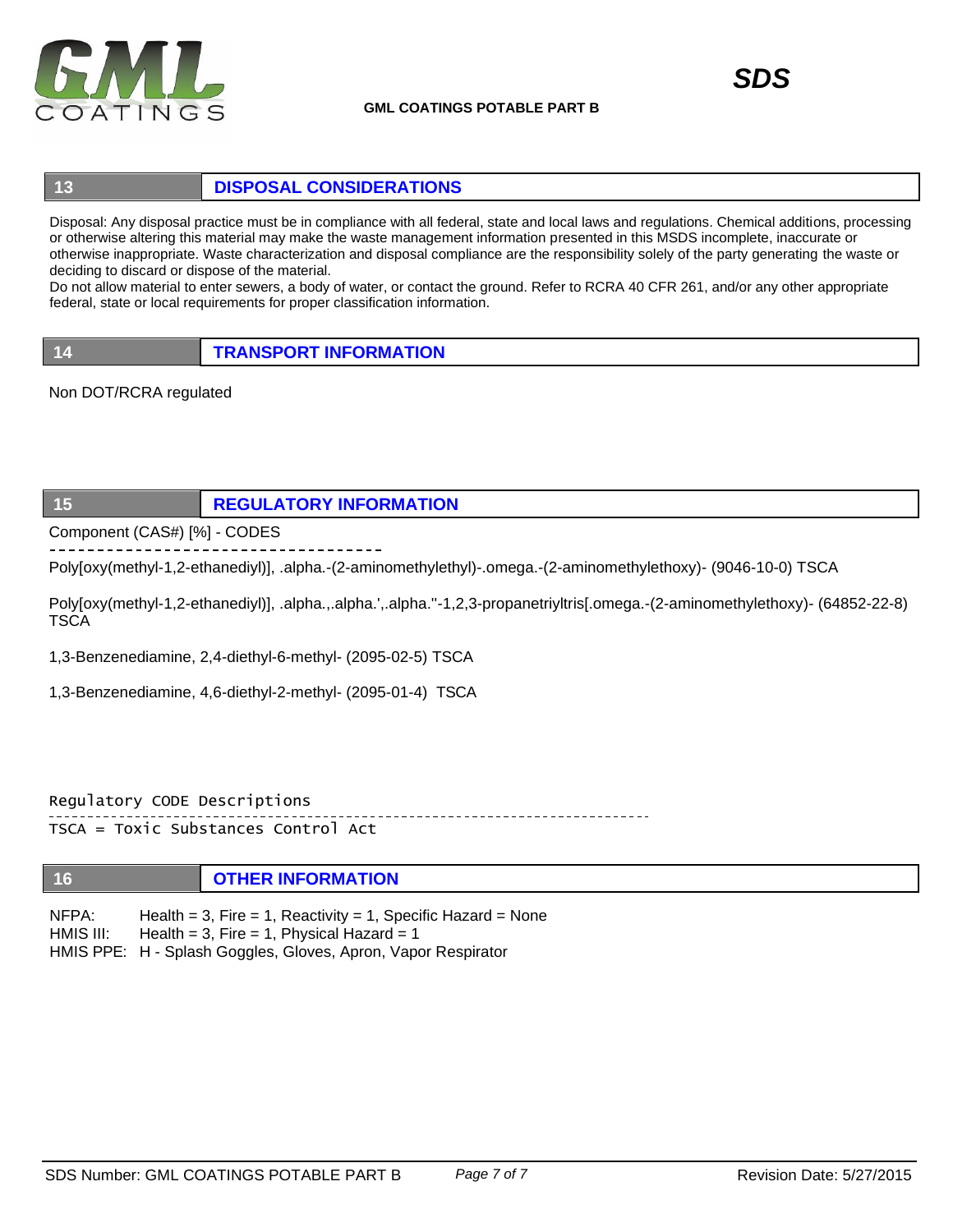



| HMIS                   |   |
|------------------------|---|
| <b>HEALTH</b>          | 3 |
| <b>FLAMMABILITY</b>    |   |
| <b>PHYSICAL HAZARD</b> |   |
| PERSONAL PROTECTION    |   |